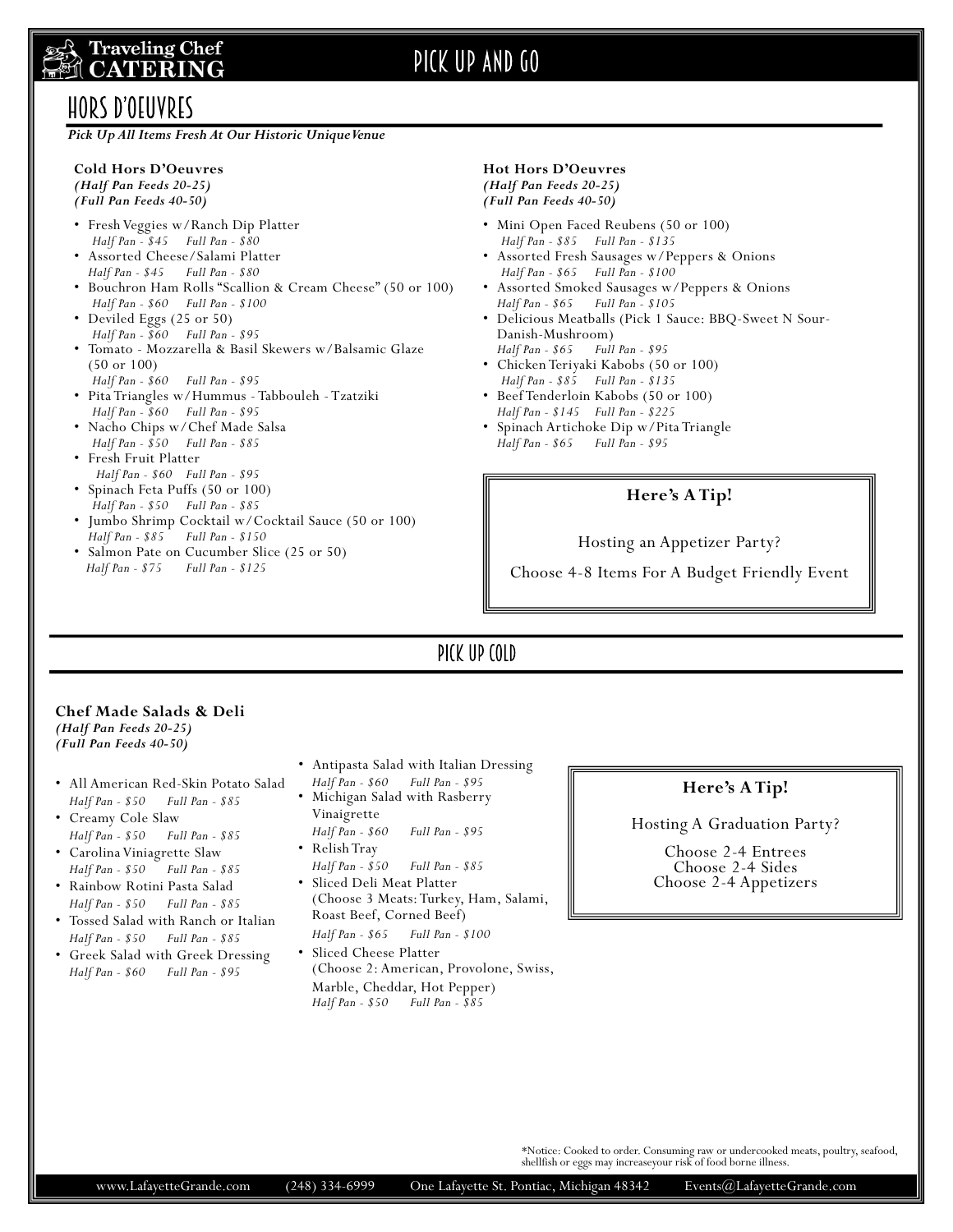### **Traveling Chef il CATERING**

## PICK UP & GO

### PICK UP HOT

#### All Food Items are Served in Tinfoil Pans with Lids or Other Disposable Containers

#### Popular Potato Dishes

(Half Pan Feeds 20-25) (Full Pan Feeds 40-50)

- Oven Roasted Redskins Seasoned w/Sautéed Onions Half Pan - \$55 Full Pan - \$95
- Special Mashed Potatoes (Lots of Sour Cream)
- Half Pan \$55 Full Pan \$95 • Red Skin Garlic Cheddar Mashed
- Half Pan \$55 Full Pan \$95 • Au Gratin Potatoes (Cheese Sauce)
- Half Pan \$55 Full Pan \$95
- Scalloped Potatoes (Cream Sauce)<br>Half Pan \$55 Full Pan \$95 Full Pan - \$95

#### Hot Veggie Dishes

(Half Pan Feeds 20-25) (Full Pan Feeds 40-50)

- California Mix (Broccoli Cauliflower- Carrots - Squash) Half Pan - \$55 Full Pan - \$95
- Green Beans Almandine Half Pan - \$55 Full Pan - \$95
- Mixed Veggies (Corn Peas Carrots) Half Pan - \$55 Full Pan - \$95
- Buttered Corn w/Red Pepper Garnish Half Pan - \$55 Full Pan - \$95
- Corn on Cob Buttered (Cut in Half) Half Pan - \$55 Full Pan - \$95
- Belgian Glazed Carrots<br>Half Pan \$55 Full Pan \$95  $Half$   $Pan - $55$

#### Delicious Beef Entrees

(Half Pan Feeds 20-25) (Full Pan Feeds 40-50)

• Sliced Angus Roast Beef (Quarter Inch)

Half Pan - \$65 Full Pan - \$115

- Sliced Prime Rib (Half Inch) Half Pan - \$105 Full Pan - \$195
- Sliced Beef Tenderloin (Half Inch) Half Pan - \$150 Full Pan - \$285

#### Choose Mushroom Gravy Zip or Au Jus Zip Sauce

#### Chef Made Pasta Creations

(Half Pan Feeds 20-25) (Full Pan Feeds 40-50)

- Famous Veggie Alfredo Lasagna Half Pan - \$60 Full Pan - \$105
- Veggie Lasagna w/Traditional Red Sauce
- Half Pan \$55 Full Pan \$95 • Veggie Lasagna w/Manhattan Sauce (Blend of Both Alfredo & Red)<br>Half Pan - \$55 Full Pan - \$95  $Half$   $Pan - $55$

#### Create Your Own Pasta Dish!

- Choose a Pasta Noodle and 1 Pasta Sauce
- Pasta: Penne Angel Hair Bow Tie Tri Color Rotini - Egg Noodle
- Sauce: Marinara Red Meat Sauce Alfredo - Manhattan - Beef Stroganoff, Fresh Tomato Basil, Garlic and Olive Oil - Mac N Cheese - Bacon Mac N Cheese

Half Pan - \$55 Full Pan - \$95

#### Famous Chicken Dinner Entrees (Half Pan Feeds 20-25) (Full Pan Feeds 40-50)

- BBQ Piece Chicken (25 & 50) Half Pan - \$55 Full Pan - \$95
- Herb Baked Piece Chicken (25 & 50) Half Pan - \$55 Full Pan - \$95
- Chicken Cordon Bleu (Swiss Cheese, Ham, Mushroom Gravy) Half Pan - \$60 Full Pan - \$105
- Chicken Florentine (Seasoned Rice, Spinach, Bacon, Onions) Half Pan - \$60 Full Pan - \$105
- Chicken Picatta (Lemony Caper Mushroom Sauce)
- Half Pan \$60 Full Pan \$105 • Chicken Teriyaki w/Peppers & Pineapple
- Half Pan \$60 Full Pan \$105 • Tomato Basil Chicken (Fresh Basil w/
- Red Sauce) Half Pan - \$60 Full Pan - \$105
- Chicken Diablo \* Spicy (Hungarian Hot Peppers, Peppers & Onions) Half Pan - \$60 Full Pan - \$105
- Apple Pecan Chicken (Apple Cider, Raisins, Pecans) Half Pan - \$60 Full Pan - \$105
- Chicken Paprikash (Creamy Sour cream & Paprika - Hungarian Favorite) Half Pan - \$60 Full Pan - \$105

\*Notice: Cooked to order. Consuming raw or undercooked meats, poultry, seafood, shellfish or eggs may increaseyour risk of food borne illnes

#### Famous Pork Entrees (Half Pan Feeds 20-25) (Full Pan Feeds 40-50)

- Sliced Smoked Baked Dearborn Ham w/Pineapple Garnish Half Pan - \$60 Full Pan - \$105
- Smoked Sausage & Sauerkraut (Cut 3" Pieces)
- Half Pan \$60 Full Pan \$105 • Fresh Sausage & Sauerkraut (Cut 3" Pieces)
- Half Pan \$60 Full Pan \$105 • Hawaiian Glazed Thinly Sliced Pork Loin
	- Half Pan \$60 Full Pan \$105
- Apple Chutney Glazed Thinly Sliced Pork Loin
- Half Pan \$60 Full Pan \$105 • Pork Shoulders Slow Roasted & Sliced
- Half Pan \$60 Full Pan \$105
- Olde Fashion Dearborn Bone in Ham (Hot)
- \$6/lb \$6/lb • BBQ Pulled Pork w/Buns Half Pan - \$60 Full Pan - \$105

#### Seafood Entrees

#### (Half Pan Feeds 20-25) (Full Pan Feeds 40-50)

- Smoked White Fish w/Capers & Onions in a Cream Sauce Over Pasta Half Pan - \$65 Full Pan - \$120
- Tilapia Florentine (Spinach, Tomatoes, Garlic, Onion, Lemon) Half Pan - \$65 Full Pan - \$125
- Shrimp w/Caribbean Rice (Tomatoes, Peppers, Cilantro, Fresh Lime) Half Pan - \$65 Full Pan - \$125
- Walnut Encrusted Salmon w/Dill Sauce

Half Pan - \$70 Full Pan - \$125

#### BBQ Favorites

(Half Pan Feeds 20-25) (Full Pan Feeds 40-50)

- Famous Baked Beans w/Smoked Ham Half Pan - \$55 Full Pan - \$90
- BBQ Pulled Pork w/Buns Half Pan - \$60 Full Pan - \$105
- Bratwurst w/Sauerkraut w/Hoagies Half Pan - \$60 Full Pan - \$105
- Italian Sausage w/Peppers & Onions w/Hoagies
- Half Pan \$60 Full Pan \$105
- Smoked Sausages w/Peppers & Onions w/Hoagies
- Half Pan \$60 Full Pan \$105
- Sliced Angus Roast Beef Smothered in BBQ Sauce
	- Half Pan \$60 Full Pan \$110